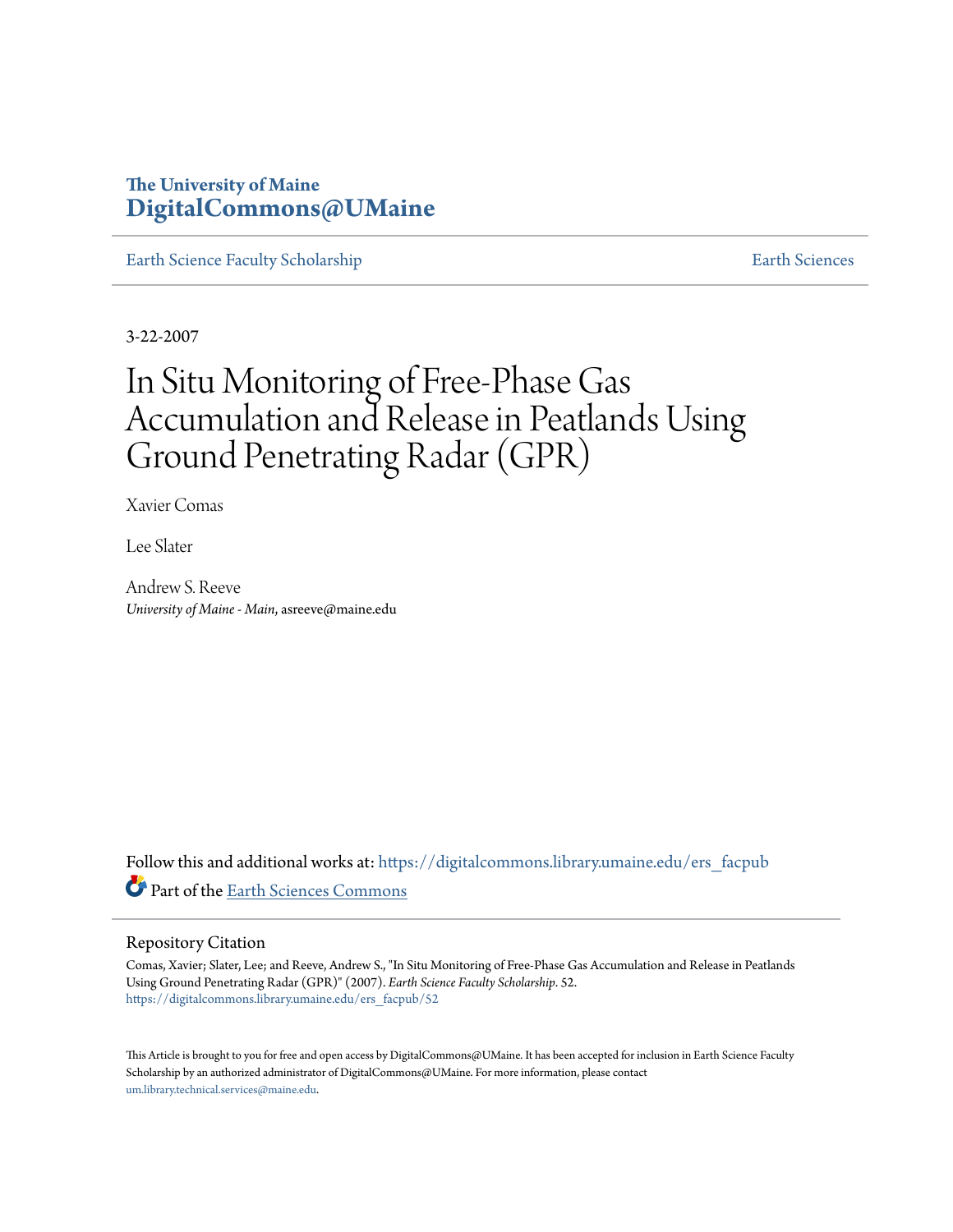

# In situ monitoring of free-phase gas accumulation and release in peatlands using ground penetrating radar (GPR)

Xavier Comas, $<sup>1</sup>$  Lee Slater, $<sup>2</sup>$  and Andrew Reeve<sup>1</sup></sup></sup>

Received 6 December 2006; revised 16 February 2007; accepted 23 February 2007; published 22 March 2007.

[1] We tested a set of surface common mid-point (CMP) ground penetrating radar (GPR) surveys combined with elevation rods (to monitor surface deformation) and gas flux measurements to investigate in-situ biogenic gas dynamics and ebullition events in a northern peatland (raised bog). The main findings are: (1) changes in the two-way travel time from the surface to prominent reflectors allow estimation of average gas contents and evolution of freephase gas (FPG); (2) peat surface deformation and gas flux measurements are strongly consistent with GPR estimated changes in FPG content over time; (3) rapid decreases in atmospheric pressure are associated with increased gas flux; and (4) single ebullition events can induce releases of methane much larger (up to 192  $g/m^2$ ) than fluxes reported by others. These results indicate that GPR is a useful tool for assessing the spatial distribution, temporal variation, and volume of biogenic gas deposits in peatlands. Citation: Comas, X., L. Slater, and A. Reeve (2007), In situ monitoring of free-phase gas accumulation and release in peatlands using ground penetrating radar (GPR), Geophys. Res. Lett., 34, L06402, doi:10.1029/2006GL029014.

## 1. Introduction

[2] Northern peatlands are an important component of the global carbon (C) cycle, accounting for 5 to 10% of methane  $(CH<sub>4</sub>)$  flux to the atmosphere while acting as a net sink for atmospheric carbon dioxide  $(CO_2)$  [e.g., Charman, 2002]. Studies related to greenhouse gas emission from peatlands and their response to climate change have increased significantly during recent years [e.g., Gorham, 1991; Waddington et al., 1998]. Release of freephase gas (FPG) in peatlands occurs by diffusion, wicking through vascular plants, or episodic ebullition events that can release large volumes of gas over a short time scale (e.g., 35 g CH4/ $m<sup>2</sup>$  in minutes or hours, *Glaser et al.* [2004]). The main processes proposed to trigger ebullition are: (1) episodes of low atmospheric pressure inducing amplified gas bubble volume and increased buoyancy [e.g., Fechner-Levy and Hemond, 1996; Rosenberry et al., 2003; Glaser et al., 2004; Tokida et al., 2005a]; and (2) internal processes that result in unstable over-pressuring of FPG [Romanowicz et al., 1995; Glaser et al., 2004; Comas et al., 2005a].

[3] Estimated FPG volumes in peatlands range from 0 to 19% of peat volume (see Rosenberry et al. [2006] for review). Most of these estimates involve in situ methodologies limited by: (1) destructive sampling and/or invasive insertion of probes, such as time domain reflectometry (TDR) [Beckwith and Baird, 2001], capacitance soil moisture probes [e.g., Kellner et al., 2005; Tokida et al., 2005b], piezometers [Rosenberry et al., 2003], or deformation sensor rods [Price, 2003]; or (2) small scale non-destructive techniques that offer little or no information about spatial distribution of FPG in peat, such as gas chamber techniques, or surface deformations using GPS [Glaser et al., 2004].

[4] Ground penetrating radar (GPR) is a widely used tool for non-invasively measuring soil water content from soil layers [e.g., Hubbard et al., 2002; Huisman et al., 2003] in the vadose zone. The common mid-point method (CMP) is an extensively used technique for determining subsurface velocity (v) from radar reflections that requires no prior knowledge of the subsurface (e.g., depth to reflectors) [Greaves et al., 1996]. In CMP acquisition, the distance between antennas is increased stepwise while keeping a common mid-point (e.g., Figure 1). CMP data can yield information about the 1D electromagnetic (EM) velocity structure midway between the transmitter and the receiver [Hubbard et al., 2002]. The difference between travel time (*t*) at a given antenna offset (*x*) and that time ( $t_0$ ) for zero offset  $(x = 0)$  is called normal moveout (NMO). As the difference in t to a particular reflector changes with  $x$ , acquired data represent a 1D EM  $\nu$  structure midway between transmitter and receiver to the depth of that particular reflector (e.g., Figure 2). This approach is considered valid for dips of reflectors in the line of the survey smaller than  $15^{\circ}$  [e.g., *Neal*, 2004].

[5] GPR has been previously used in FPG-related studies in peatlands and peat soils using acquisition modes other than CMP, such as zero offset profiling between boreholes [Comas et al., 2005a], or common offset surveys [Comas et al., 2005b; Comas and Slater, 2007]. In all cases GPR was used to measure the same soil water content proxy (e.g., dielectric permittivity) at different spatial scales. The large changes in gas content (and therefore moisture content) driven by ebullition events in peatlands forms the basis for using EM wave velocity to determine gas content in peat soils. Following the laboratory results reported by *Comas* and Slater [2007], the objective of our study was to investigate the feasibility of using surface based GPR as an entirely non-invasive method for monitoring ebullitiondriven changes in FPG within the bulk peat profile at the field scale. The major advantages of the method, relative to probe-based (e.g., TDR) methods, for measuring gas contents are (1) instruments do not need to be inserted into the peat soil, avoiding the artificial creation of preferential gas release pathways, and (2) a larger volume of peat is sampled, providing a more representative estimate for

<sup>&</sup>lt;sup>1</sup>Department of Earth Sciences, University of Maine, Orono, Maine, USA.

<sup>&</sup>lt;sup>2</sup>Department of Earth and Environmental Sciences, Rutgers University, Newark, New Jersey, USA.

Copyright 2007 by the American Geophysical Union. 0094-8276/07/2006GL029014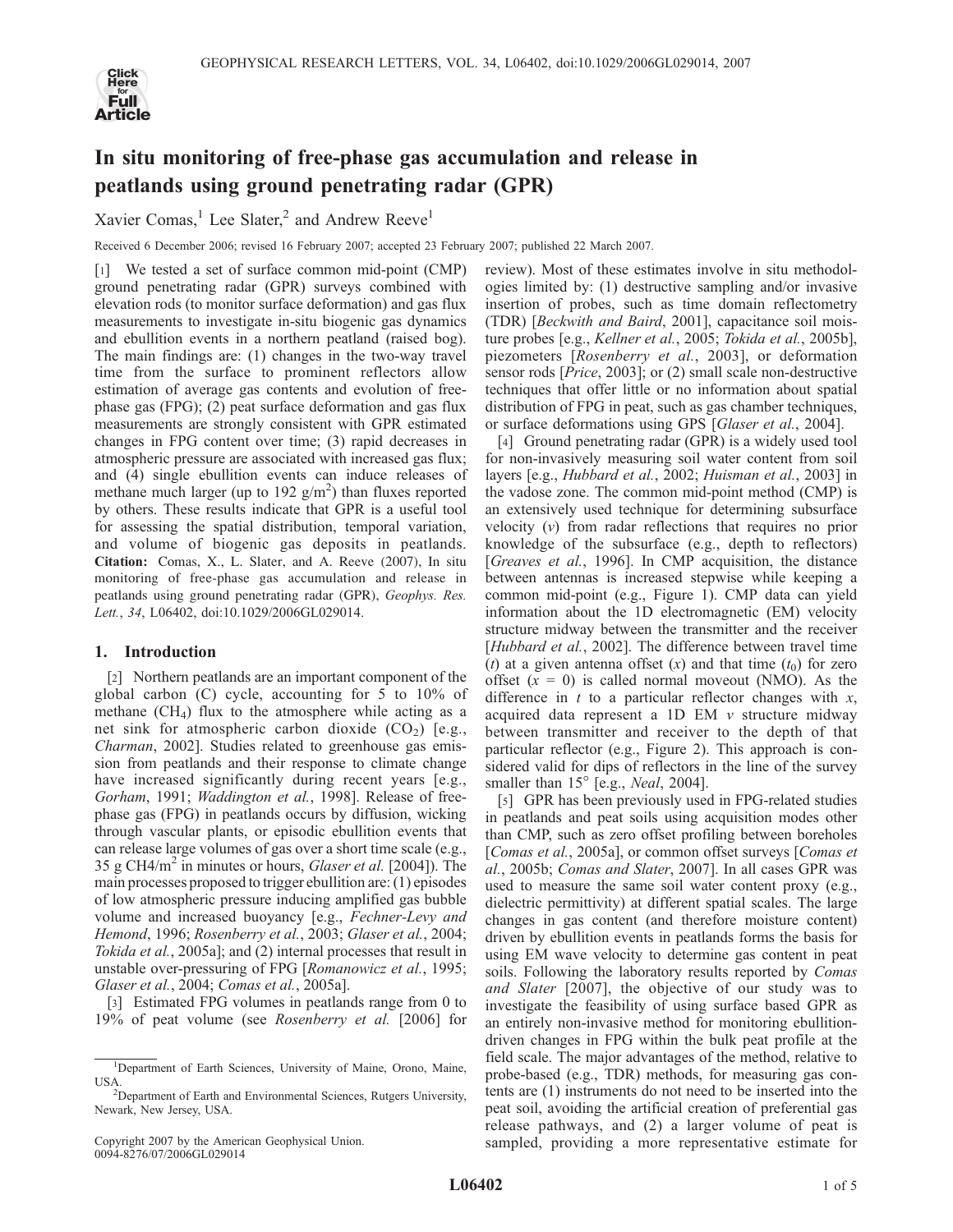

Figure 1. Instrumentation setup in the field showing: platform fixed to mineral soil, GPR survey (showing examples of transmitter [Tx] and receiver [Rx] antenna pathways through internal reflectors, and schematic of common midpoint [CMP] gather), elevation rods, and portable gas detector. Shown depths to mineral soil were confirmed with direct core sampling. (inset) Orientation of CMP gathers (CMP<sub>1</sub> and CMP<sub>2</sub>).

FPG in the bulk peat profile. Results from the GPR data are compared with atmospheric pressure measurements to further evaluate this method for monitoring FPG in peatlands.

## 2. Experimental Field Design and Methodology

[6] A time-series of surface GPR measurements in the CMP acquisition mode were conducted over a 3.6 m  $\times$ 3.6 m area at Caribou Bog (multi-unit peatland located near Bangor, Maine) to detect areas with contrasts in the EM wave velocity over time. A platform anchored in the mineral soil  $(5.7-5.9 \text{ m depth})$  was constructed to provide a fixed frame of reference and to avoid disturbance of the peat surface while collecting data (Figure 1). The GPR measurements were coupled with surface deformation measurements using elevation rods (relative to the platform) and gas flux estimates using a static chamber set at the ground surface and attached to a portable combustible gas detector (Figure 1). The study site (located next to a pool in the central unit of Caribou Bog) was chosen based on observations of significant gas accumulation during previous fieldwork conducted in the area [e.g., Comas et al., 2005b].

[7] All GPR measurements were collected with a Mala-RAMAC system using 100 MHz antennas. Two sets of orthogonal 3.6 m CMP gathers (line 1  $\text{[CMP}_1\text{]}$  and line 2  $[CMP<sub>2</sub>]$  in Figure 1) with 20 cm offset intervals were acquired. The spacing between traces was 0.1 m and maximum stacking (2,048 stacks per trace) was used to optimize the strength of the returned signal. A 550 ns sampling time window was adequate to capture the reflection from the peat-mineral soil contact (Figure 2a). Basic processing routine was limited to: (1) a ''dewow'' filter; (2) a time-varying gain; and (3) a time-zero static correction. Velocities were measured by picking  $t$  at the peak of the first side-lobe of the reflected wavelet corresponding to the mineral soil reflector (Figure 2a). Using a least squares routine, travel times  $(t_x)$  were fit with a NMO hyperbola using equation 1 (see Figure 2b),

$$
t_x^2 = \frac{x^2}{v^2} + t_0^2,\tag{1}
$$

where  $x$  is the separation (offset) between antennas,  $v$  is the EM wave velocity, and  $t_0$  is the zero-offset reflection time. In order to estimate gas content from EM wave velocities we applied the Complex Refractive Index Model (CRIM) [e.g., Huisman et al., 2003], which is a volumetric mixing model for the soil [Wharton et al., 1980] as shown in equation 2:

$$
\left(\varepsilon_{r(b)}\right)^{\alpha} = \left(\theta \varepsilon_{r(w)}\right)^{\alpha} + \left((1-n)\varepsilon_{r(s)}\right)^{\alpha} + \left((n-\theta)\varepsilon_{r(a)}\right)^{\alpha} \tag{2}
$$

where  $\varepsilon_{r(a)}, \varepsilon_{r(w)},$  and  $\varepsilon_{r(s)}$  are the relative dielectric permittivity of gas (1), water (80 at  $21^{\circ}$ C) and the soil particles respectively, *n* is the porosity,  $\theta$  is the volumetric soil water content and  $\alpha$  is a factor accounting for the orientation of the electrical field and the geometrical arrangement of minerals (typically 0.35 for peat soils, Kellner et al. [2005]). Gas content estimation using the CRIM considered: (1) 0.5% changes in porosity [e.g., Kellner et al., 2005] as a function of time due to peat surface deformation (using final porosity values of 92.5%, Comas et al. [2005a]); (2)  $\varepsilon_{r(w)}$  = 80 at 21°C, as recorded temperature variation of  $\pm 2^{\circ}$ C induced changes in gas



Figure 2. (a) GPR CMP gather showing reflected wavelet corresponding to the peat-mineral soil interface. (b) GPR CMP gather (CMP<sub>2</sub>) showing the fitting of NMO hyperbolas for days 10, 23, and 38, and differences in estimated EM velocities.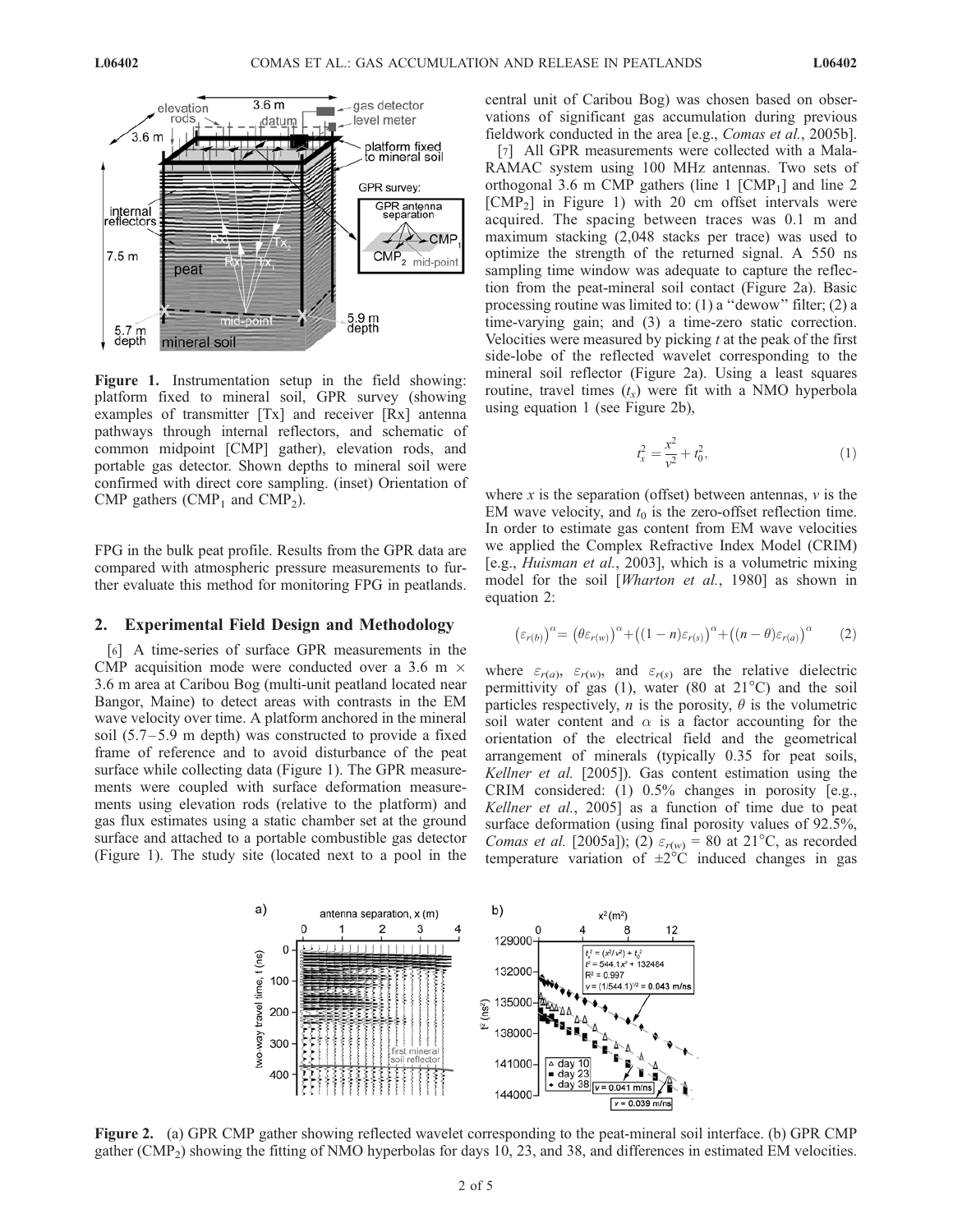

Figure 3. CRIM estimated volumetric gas content  $(\%)$  for CMP line 1 (CMP<sub>1</sub>) and line 2 (CMP<sub>2</sub>), and change in surface elevation (relative to day 10) for averaged elevation rod locations (see Figure 1) as a function of time.

content  $\leq \pm 0.5\%$ ; (3) constant water table, as measured water level variations up to 5 cm induced changes in gas content  $\leq \pm 0.5\%$ ; and (4) negligible effect of the air gap between GPR antennas and peat surface, as estimated changes in  $t_x$  and x as related to the EM wave angle of incidence induced changes in gas content  $\leq \pm 0.5\%$ .

[8] Peat surface deformation was monitored throughout the experiment using elevation rods along the platform. Changes in rod length relative to a fixed datum established with a precision laser level fixed to the platform were recorded for a total of 25 rods equally spaced across the surface of the peat (estimated maximum measurement error  $>0.0035$  m).

[9] Biogenic gas emissions in the field were estimated using a portable combustible gas detector (VRae) factorycalibrated for methane with a resolution of 500 ppm of CH4. Although other approaches for  $CH<sub>4</sub>$  detection are more sensitive and accurate (e.g., gas chromatography), the detector was solely used to obtain a semi-quantitative estimate of  $CH<sub>4</sub>$  flux variations over the duration of the experiment. A static chamber approach was followed by measuring gas concentration in a  $45 \text{ dm}^3$  chamber every 0.5 minutes for a 20 minute period, performing a linear regression of concentration versus time, and applying Henry's ideal gas law to estimate gas fluxes (Figure 1). Atmospheric pressure was measured in the field using a Solinst LTC Levelogger (Model 3001).

#### 3. Results

[10] All CMP gathers collected at the study area resolved a distinct reflector between 360 – 390 ns (see example in Figure 2a), interpreted as the peat-mineral soil interface (and confirmed by direct core sampling, Figure 1). Although other reflectors are also distinct (e.g., 90, 160 or 220 ns in Figure 2a) within the profile, these will not be considered in this study. EM travel times can be picked accurately from this mineral soil reflector to measure the average NMO velocities through the entire peat column (reflector dipping <4°, as calculated from mineral soil direct sampling). Figure 2b shows the sensitivity of these NMO velocities with time for days 10, 23, and 38 of the experiment. Overall variations in NMO velocities for all data within the time frame of this study ranged between  $0.038 - 0.045$  m/ns, and are consistent with the laboratory results obtained by Comas and Slater [2007].

[11] Variations in biogenic gas accumulation over time at the study area are evident in both estimated NMO velocities and surface deformation data. Figure 3 shows the gas content as a function of time (days of experiment) for CMP gathers (lines  $\text{CMP}_1$  and  $\text{CMP}_2$ , in Figure 1) obtained from application of the CRIM (equation 2), using  $\varepsilon_{r(s)} = 2$ ,  $\varepsilon_{r(w)}$  = 80,  $\alpha$  = 0.35, and average porosity between 92.2 and 92.7% (as estimated from changes in surface deformation, e.g., Kellner et al. [2005]). Although CMP line 2 generally shows smaller gas content estimates, relative gas content changes in both CMP gathers correspond. Variations in estimated gas content range between  $4-17\%$  after application of CRIM. The averaged relative change in surface elevation (from day 10, when proper readings were acquired) as a function of time at elevation rod locations (Figure 1) reveal a strikingly similar trend to the EM data (Figure 3). Periods of relative increase (e.g., day 17, 23, 38 and 44) and decrease (e.g., day 20, 28, 41 and 50) in surface deformation coincide with periods of increased and decreased gas content as estimated with GPR.

[12] Periods of increased and decreased GPR gas content estimated from CRIM, correspond with high and low gas flux (Figure 4) and surface deformation measurements (Figure 3). Gas flux values compare well with other reported values using other methods to estimate ebullition fluxes (e.g., Strack et al. [2005] reported methane flux values exceeding 1 g  $CH_4/m^2/d$  in a floating mat site in Canada using a static chamber; and Rosenberry et al. [2003]



Figure 4. Atmospheric pressure, gas flux, and averaged gas content for CMP lines as a function of time. Arrows indicate correspondence between falling atmospheric pressure and gas flux increase.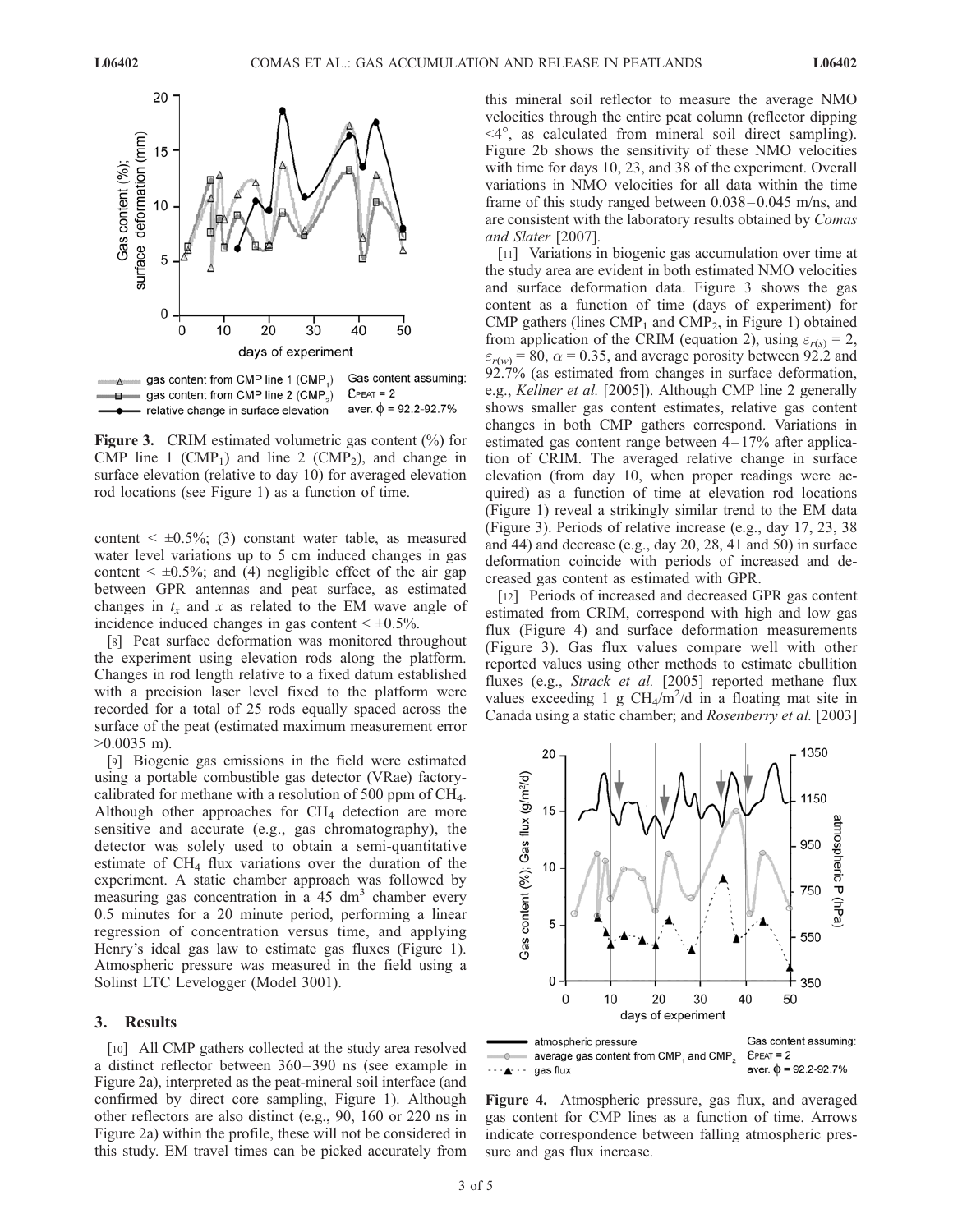reported gas flux values exceeding 11 g  $CH_4/m^2/d$  using hydraulic head differences). Periods of falling atmospheric pressure also correlate with certain periods of increased gas flux (as noted by arrows in Figure 4). Decreases in atmospheric pressure (e.g., during days 13, 23, 35, and 40) match periods of increased gas flux and overall increases in gas content within peat soil as estimated from GPR.

#### 4. Discussion

[13] Application of the CRIM model (equation 2) to the EM wave velocities obtained from the CMP gathers implies that changes in velocity result from significant variation in volumetric gas content within a 5.8 m thick peat column. Surface deformation and gas flux results are also consistent with this trend, showing increases and decreases in both peat surface deformation and biogenic gas ebullition consistent with similar changes in GPR estimated gas content. Estimated temporal changes in total biogenic gas content (up to 17%) and evolution (up to 13% total change, Figure 3) exhibits many similarities with previous investigations utilizing other methodologies (up to 19% in total biogenic gas content and 17% total change [e.g., Strack et al., 2005; Rosenberry et al., 2006]. Differences in temporal patterns in gas content within GPR transects (lines  $\text{CMP}_1$ ) and  $\text{CMP}_2$  in Figure 3) may be indicative of changes in the spatial distribution of biogenic gas. Gas content measured along line CMP<sub>1</sub> was generally greater than along CMP<sub>2</sub> (Figure 3). This tendency is consistently stronger during periods of high gas content (e.g., Day 9, 17, 23, 38, and 44 in Figure 3, showing 4% gas content differences). We attribute these changes to: (1) the anisotropy and/or heterogeneity of peat soils (as demonstrated by others, e.g., Beckwith et al. [2003]), that may induce differences in pore-size distribution or other physical properties, and thus change the ability of peat to trap and release gas; and/or (2) differences in the availability of labile carbon that is used as substrate by methanogens and other microbes [e.g., *Baird et al.*, 2004].

[14] One of the most striking observations from the GPR results is the rapid shift in gas content. This trend is consistent with similar GPR-based laboratory studies [Comas and Slater, 2007]. Gas content does not steadily accumulate over long periods of time but shifts on a weekly basis, suggesting that FPG quickly accumulates in the peat and is released to the atmosphere. This trend is also consistent with atmospheric pressure (Figure 3) and gas flux (Figure 4) results.

[15] Total changes in surface elevation (up to 20 mm, Figure 3) show a very consistent trend relative to gas content estimated from GPR, but seem conservative when compared to changes in surface elevation reported for some field studies [Glaser et al., 2004]. Previous studies also suggest that gas volume estimated from surface deflection measurements were too small [e.g., Price, 2003], and attributed the anomalous measurements to displacement of pore water by gas (and thus inducing changes in the water level) without inducing a change in peat volume. A similar process may be responsible for the suppressed surface deformation changes presented here.

[16] Our results are also consistent with recent work suggesting that barometric pressure variation drives ebullition [e.g., Glaser et al., 2004; Tokida et al., 2005a; Kellner et al., 2006]. Decreases in atmospheric pressure are associated with certain events showing an increase in gas flux (arrows in Figure 4). Although these events seem to generally be followed by a decrease in gas content within the peat matrix, the trend is not fully consistent showing delays in decreased gas content (e.g., Day 35, most likely associated to the limited data density). We suggest our results show release of biogenic gas associated with two different processes: (1) ebullition events related to episodes of low atmospheric pressure (e.g., Day 13, 23, 35, and 40 in Figure 4); and (2) ebullition events (e.g., Day 7, 20, and 50 in Figure 4) related with processes other than barometric pressure, such as accumulation and release of gas bubbles associated with semi-confined layers. Distinct reflectors within the GPR profiles (e.g., at 90, 160 or 220 ns in Figure 2a) may then be indicative of such layers.

[17] Changes in biogenic gas content estimated with GPR can be used to quantitatively estimate methane releases during single ebullition events at Caribou Bog. Assuming 54% methane fraction for the gas phase [e.g., Glaser et al., 2004] and applying the ideal gas law, the methane released during three events correspond to:  $105 \text{ g/m}^2$  between Day 17–20; 192  $g/m^2$  between Day 38–41; and 63  $g/m^2$ between Day 44–50. Values of 10  $g/m^2$ , 11  $g/m^2$ , and  $20 \text{ g/m}^2$  methane released respectively during the same events are estimated from the gas flux data. Although divergence between these estimates is most likely related to scale differences between the two measurements, and considering the thickness of the peat deposit at Caribou Bog, values are in agreement with methane loss during ebullition events reported by others [e.g., *Glaser et al.*, 2004].

[18] Our work shows that EM travel time measurements in the field offer unique, non-invasive, means to explore gas dynamics in peat soils. Changes in the two-way travel time from the surface to prominent reflectors (e.g., the peatmineral soil horizon) allow estimation of average biogenic gas content. This approach could be applied to other reflectors within the peat column in order to investigate the evolution of biogenic FPG with depth and/or the presence of semi-confining layers as proposed by others. Unlike previously applied probe-based approaches, potential preferentially gas release pathways as the result of probe insertion are completely avoided.

## 5. Conclusions

[19] Rapid variation in gas content and associated gas release within an in-situ peat column is evident from GPR, surface deformation and gas flux data presented in this study, and shows a high level of consistency. We demonstrated that EM travel time measurements offer a more accurate and entirely non-invasive way of investigating biogenic gas without risking alteration of gas dynamics, and at a scale appropriate for determining average values for the peat column. Our in situ measurements at Caribou Bog show many consistencies with previous studies of gas dynamics in peat soils including biogenic gas content, evolution and amount of released methane, and how certain processes (e.g., changes in atmospheric pressure) may drive ebullition events. With this approach spatial distribution and evolution of biogenic gas content with depth can be readily investigated.